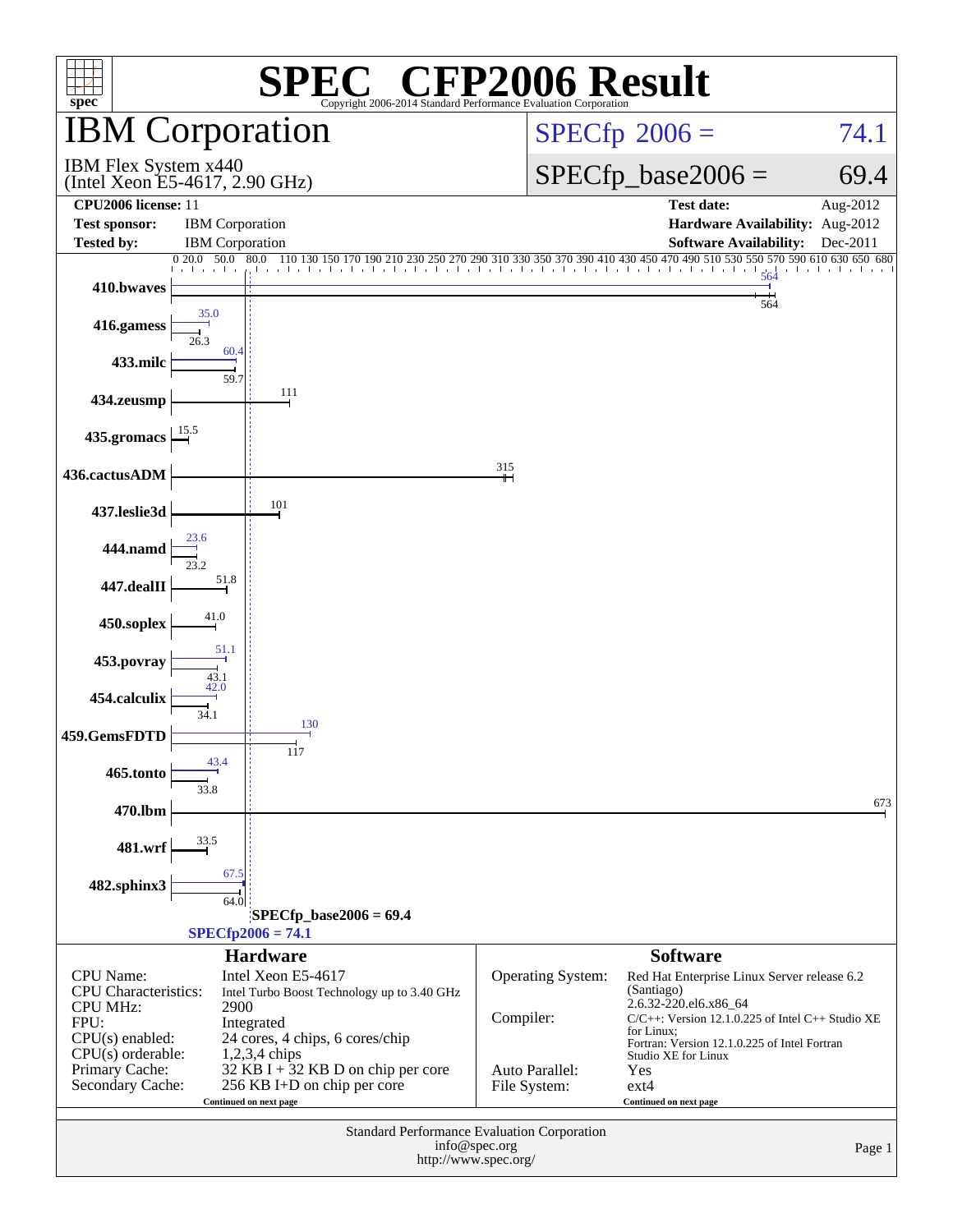

## IBM Corporation

#### IBM Flex System x440

(Intel Xeon E5-4617, 2.90 GHz)

#### $SPECfp2006 = 74.1$  $SPECfp2006 = 74.1$

### $SPECTp\_base2006 = 69.4$

| CPU <sub>2006</sub> license: 11                                            |                                                                                                                       |                                                                                    | <b>Test date:</b><br>Aug- $2012$                              |
|----------------------------------------------------------------------------|-----------------------------------------------------------------------------------------------------------------------|------------------------------------------------------------------------------------|---------------------------------------------------------------|
| <b>Test sponsor:</b>                                                       | <b>IBM</b> Corporation                                                                                                | <b>Hardware Availability:</b> Aug-2012                                             |                                                               |
| <b>Tested by:</b>                                                          | <b>IBM</b> Corporation                                                                                                |                                                                                    | <b>Software Availability:</b><br>$Dec-2011$                   |
| L3 Cache:<br>Other Cache:<br>Memory:<br>Disk Subsystem:<br>Other Hardware: | 15 MB I+D on chip per chip<br>None<br>256 GB (32 x 8 GB 2Rx4 PC3-12800R-11, ECC)<br>1 x 300 GB SAS, 10000 RPM<br>None | <b>System State:</b><br><b>Base Pointers:</b><br>Peak Pointers:<br>Other Software: | Run level 3 (multi-user)<br>$64$ -bit<br>$32/64$ -bit<br>None |

**[Results Table](http://www.spec.org/auto/cpu2006/Docs/result-fields.html#ResultsTable)**

| Results Table          |                                                                                                          |       |                |       |                |              |                |              |                |              |                |              |
|------------------------|----------------------------------------------------------------------------------------------------------|-------|----------------|-------|----------------|--------------|----------------|--------------|----------------|--------------|----------------|--------------|
|                        | <b>Base</b>                                                                                              |       |                |       |                | <b>Peak</b>  |                |              |                |              |                |              |
| <b>Benchmark</b>       | <b>Seconds</b>                                                                                           | Ratio | <b>Seconds</b> | Ratio | <b>Seconds</b> | <b>Ratio</b> | <b>Seconds</b> | <b>Ratio</b> | <b>Seconds</b> | <b>Ratio</b> | <b>Seconds</b> | <b>Ratio</b> |
| 410.bwayes             | 24.7                                                                                                     | 550   | 24.1           | 564   | 23.9           | 569          | 24.1           | 564          | 24.1           | 564          | 24.1           | 564          |
| 416.gamess             | 745                                                                                                      | 26.3  | 745            | 26.3  | 749            | 26.1         | 563            | 34.8         | 559            | 35.0         | 559            | 35.0         |
| $433$ .milc            | 154                                                                                                      | 59.5  | <u>154</u>     | 59.7  | 152            | 60.2         | 151            | 61.0         | 152            | 60.4         | <u>152</u>     | 60.4         |
| $434$ . zeusmp         | 81.9                                                                                                     | 111   | 82.1           | 111   | 82.1           | <b>111</b>   | 81.9           | 111          | 82.1           | 111          | 82.1           | 111          |
| 435.gromacs            | 461                                                                                                      | 15.5  | 460            | 15.5  | 461            | 15.5         | 461            | 15.5         | 460            | 15.5         | <u>461</u>     | 15.5         |
| 436.cactusADM          | 38.0                                                                                                     | 315   | 38.2           | 313   | 37.2           | 322          | 38.0           | 315          | 38.2           | 313          | 37.2           | 322          |
| 437.leslie3d           | 92.7                                                                                                     | 101   | 92.7           | 101   | 92.9           | 101          | 92.7           | 101          | 92.7           | <b>101</b>   | 92.9           | 101          |
| 444.namd               | 345                                                                                                      | 23.2  | 345            | 23.2  | 345            | 23.2         | 340            | 23.6         | 339            | 23.6         | 339            | 23.6         |
| $ 447 \text{.}$ dealII | 221                                                                                                      | 51.8  | 221            | 51.8  | 221            | 51.9         | 221            | 51.8         | 221            | 51.8         | 221            | 51.9         |
| 450.soplex             | 203                                                                                                      | 41.1  | 203            | 41.0  | 203            | 41.0         | 203            | 41.1         | 203            | 41.0         | 203            | 41.0         |
| 453.povray             | 123                                                                                                      | 43.1  | 123            | 43.2  | 124            | 42.8         | 104            | 51.0         | <b>104</b>     | 51.1         | 104            | 51.2         |
| $ 454$ .calculix       | 243                                                                                                      | 34.0  | 242            | 34.1  | 241            | 34.2         | 197            | 42.0         | 197            | 41.9         | 196            | 42.1         |
| 459.GemsFDTD           | 90.6                                                                                                     | 117   | 90.6           | 117   | 90.6           | 117          | 81.5           | 130          | 81.3           | 130          | 81.5           | 130          |
| $465$ .tonto           | 291                                                                                                      | 33.8  | 291            | 33.8  | 290            | 33.9         | 227            | 43.3         | 226            | 43.5         | 227            | 43.4         |
| 470.1bm                | 20.4                                                                                                     | 673   | 20.4           | 673   | 20.4           | 673          | 20.4           | 673          | 20.4           | 673          | 20.4           | 673          |
| $ 481$ .wrf            | 336                                                                                                      | 33.2  | 333            | 33.5  | 330            | 33.9         | 336            | 33.2         | <u>333</u>     | 33.5         | 330            | 33.9         |
| 482.sphinx3            | 305                                                                                                      | 64.0  | 305            | 63.9  | 301            | 64.8         | 284            | 68.5         | 290            | 67.3         | 289            | 67.5         |
|                        | Results appear in the order in which they were run. Bold underlined text indicates a median measurement. |       |                |       |                |              |                |              |                |              |                |              |

#### **[Operating System Notes](http://www.spec.org/auto/cpu2006/Docs/result-fields.html#OperatingSystemNotes)**

Stack size set to unlimited using "ulimit -s unlimited"

#### **[Platform Notes](http://www.spec.org/auto/cpu2006/Docs/result-fields.html#PlatformNotes)**

 Operating Mode set to Maximum Perfomance in BIOS Sysinfo program /cpu2006.1.2/config/sysinfo.rev6800 \$Rev: 6800 \$ \$Date:: 2011-10-11 #\$ 6f2ebdff5032aaa42e583f96b07f99d3 running on congo-pete Wed Aug 22 13:22:14 2012

 This section contains SUT (System Under Test) info as seen by some common utilities. To remove or add to this section, see: <http://www.spec.org/cpu2006/Docs/config.html#sysinfo>

From /proc/cpuinfo

Continued on next page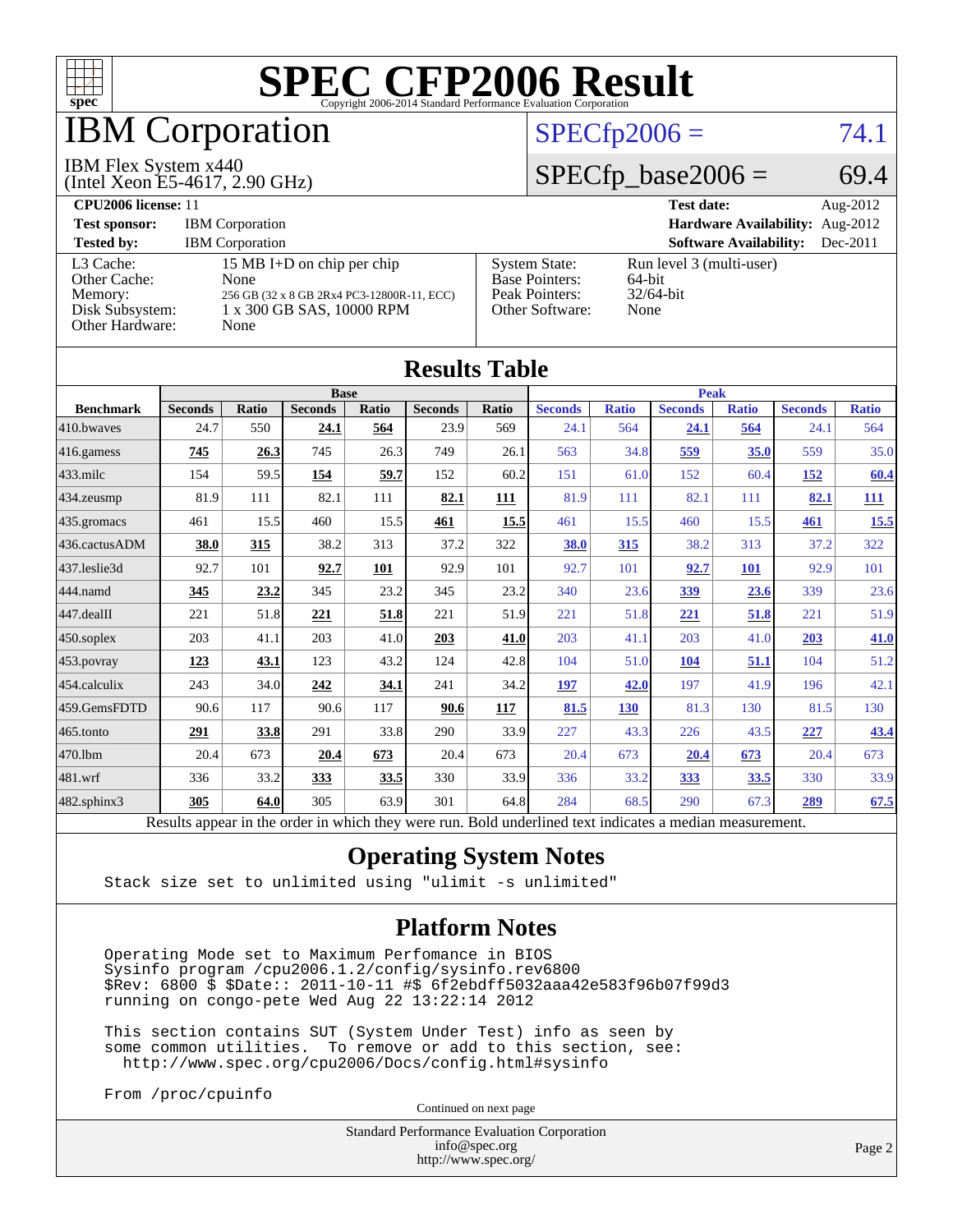

IBM Corporation

 $SPECTp2006 = 74.1$ 

(Intel Xeon E5-4617, 2.90 GHz) IBM Flex System x440

 $SPECTp\_base2006 = 69.4$ 

**[CPU2006 license:](http://www.spec.org/auto/cpu2006/Docs/result-fields.html#CPU2006license)** 11 **[Test date:](http://www.spec.org/auto/cpu2006/Docs/result-fields.html#Testdate)** Aug-2012 **[Test sponsor:](http://www.spec.org/auto/cpu2006/Docs/result-fields.html#Testsponsor)** IBM Corporation **[Hardware Availability:](http://www.spec.org/auto/cpu2006/Docs/result-fields.html#HardwareAvailability)** Aug-2012 **[Tested by:](http://www.spec.org/auto/cpu2006/Docs/result-fields.html#Testedby)** IBM Corporation **[Software Availability:](http://www.spec.org/auto/cpu2006/Docs/result-fields.html#SoftwareAvailability)** Dec-2011

#### **[Platform Notes \(Continued\)](http://www.spec.org/auto/cpu2006/Docs/result-fields.html#PlatformNotes)**

 model name : Intel(R) Xeon(R) CPU E5-4617 0 @ 2.90GHz 4 "physical id"s (chips) 24 "processors" cores, siblings (Caution: counting these is hw and system dependent. The following excerpts from /proc/cpuinfo might not be reliable. Use with caution.) cpu cores : 6 siblings : 6 physical 0: cores 0 1 2 3 4 5 physical 1: cores 0 1 2 3 4 5 physical 2: cores 0 1 2 3 4 5 physical 3: cores 0 1 2 3 4 5 cache size : 15360 KB From /proc/meminfo MemTotal: 264506520 kB HugePages\_Total: 0 Hugepagesize: 2048 kB /usr/bin/lsb\_release -d Red Hat Enterprise Linux Server release 6.2 (Santiago) From /etc/\*release\* /etc/\*version\* redhat-release: Red Hat Enterprise Linux Server release 6.2 (Santiago) system-release: Red Hat Enterprise Linux Server release 6.2 (Santiago) system-release-cpe: cpe:/o:redhat:enterprise\_linux:6server:ga:server uname -a: Linux congo-pete 2.6.32-220.el6.x86\_64 #1 SMP Wed Nov 9 08:03:13 EST 2011 x86\_64 x86\_64 x86\_64 GNU/Linux run-level 3 Aug 21 13:26 SPEC is set to: /cpu2006.1.2 Filesystem Type Size Used Avail Use% Mounted on /dev/mapper/vg\_congopete-lv\_root ext4 264G 5.9G 245G 3% / Additional information from dmidecode: Memory: 32x Micron 36JSF1G72PZ-1G6M1 8 GB 1600 MHz 2 rank (End of data from sysinfo program)

#### **[General Notes](http://www.spec.org/auto/cpu2006/Docs/result-fields.html#GeneralNotes)**

```
Environment variables set by runspec before the start of the run:
KMP_AFFINITY = "granularity=fine,compact,1,0"
LD_LIBRARY_PATH = "/cpu2006.1.2/libs/32:/cpu2006.1.2/libs/64"
OMP NUM THREADS = "24"
```
Continued on next page

Standard Performance Evaluation Corporation [info@spec.org](mailto:info@spec.org) <http://www.spec.org/>

Page 3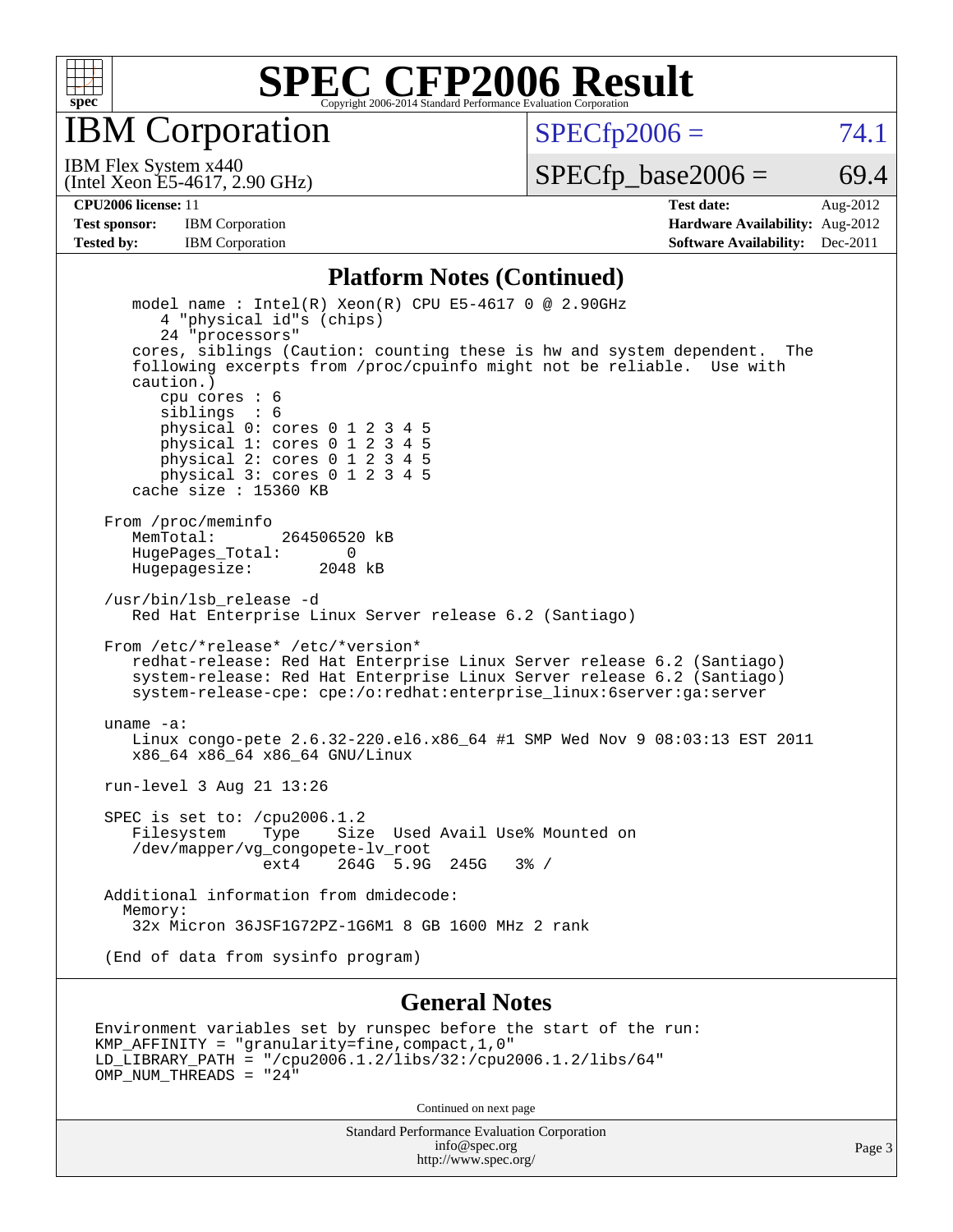

IBM Corporation

 $SPECTp2006 = 74.1$ 

(Intel Xeon E5-4617, 2.90 GHz) IBM Flex System x440

 $SPECTp\_base2006 = 69.4$ 

**[Test sponsor:](http://www.spec.org/auto/cpu2006/Docs/result-fields.html#Testsponsor)** IBM Corporation **[Hardware Availability:](http://www.spec.org/auto/cpu2006/Docs/result-fields.html#HardwareAvailability)** Aug-2012

**[CPU2006 license:](http://www.spec.org/auto/cpu2006/Docs/result-fields.html#CPU2006license)** 11 **[Test date:](http://www.spec.org/auto/cpu2006/Docs/result-fields.html#Testdate)** Aug-2012 **[Tested by:](http://www.spec.org/auto/cpu2006/Docs/result-fields.html#Testedby)** IBM Corporation **[Software Availability:](http://www.spec.org/auto/cpu2006/Docs/result-fields.html#SoftwareAvailability)** Dec-2011

#### **[General Notes \(Continued\)](http://www.spec.org/auto/cpu2006/Docs/result-fields.html#GeneralNotes)**

 Binaries compiled on a system with 1x Core i7-860 CPU + 8GB memory using RHEL5.5 Transparent Huge Pages disabled with: echo never > /sys/kernel/mm/redhat\_transparent\_hugepage/enabled Filesystem page cache cleared with:<br>echo 1> /proc/sys/vm/drop cac /proc/sys/vm/drop\_caches

#### **[Base Compiler Invocation](http://www.spec.org/auto/cpu2006/Docs/result-fields.html#BaseCompilerInvocation)**

[C benchmarks](http://www.spec.org/auto/cpu2006/Docs/result-fields.html#Cbenchmarks):  $\text{icc}$   $-\text{m64}$ 

[C++ benchmarks:](http://www.spec.org/auto/cpu2006/Docs/result-fields.html#CXXbenchmarks) [icpc -m64](http://www.spec.org/cpu2006/results/res2012q3/cpu2006-20120823-24324.flags.html#user_CXXbase_intel_icpc_64bit_bedb90c1146cab66620883ef4f41a67e)

[Fortran benchmarks](http://www.spec.org/auto/cpu2006/Docs/result-fields.html#Fortranbenchmarks): [ifort -m64](http://www.spec.org/cpu2006/results/res2012q3/cpu2006-20120823-24324.flags.html#user_FCbase_intel_ifort_64bit_ee9d0fb25645d0210d97eb0527dcc06e)

[Benchmarks using both Fortran and C](http://www.spec.org/auto/cpu2006/Docs/result-fields.html#BenchmarksusingbothFortranandC):<br>icc -m64 ifort -m64  $-m64$  ifort  $-m64$ 

### **[Base Portability Flags](http://www.spec.org/auto/cpu2006/Docs/result-fields.html#BasePortabilityFlags)**

| 410.bwaves: -DSPEC CPU LP64                  |                                                                |
|----------------------------------------------|----------------------------------------------------------------|
| 416.gamess: -DSPEC_CPU_LP64                  |                                                                |
| 433.milc: -DSPEC CPU LP64                    |                                                                |
| 434.zeusmp: - DSPEC_CPU_LP64                 |                                                                |
| 435.gromacs: -DSPEC_CPU_LP64 -nofor_main     |                                                                |
| 436.cactusADM: - DSPEC CPU LP64 - nofor main |                                                                |
| 437.leslie3d: -DSPEC CPU LP64                |                                                                |
| 444.namd: - DSPEC CPU LP64                   |                                                                |
| 447.dealII: -DSPEC CPU LP64                  |                                                                |
| 450.soplex: -DSPEC_CPU_LP64                  |                                                                |
| 453.povray: -DSPEC_CPU_LP64                  |                                                                |
| 454.calculix: - DSPEC CPU LP64 - nofor main  |                                                                |
| 459. GemsFDTD: - DSPEC CPU LP64              |                                                                |
| 465.tonto: - DSPEC CPU LP64                  |                                                                |
| 470.1bm: - DSPEC CPU LP64                    |                                                                |
|                                              | 481.wrf: -DSPEC_CPU_LP64 -DSPEC_CPU_CASE_FLAG -DSPEC_CPU_LINUX |
| 482.sphinx3: -DSPEC_CPU_LP64                 |                                                                |
|                                              |                                                                |

### **[Base Optimization Flags](http://www.spec.org/auto/cpu2006/Docs/result-fields.html#BaseOptimizationFlags)**

[C benchmarks](http://www.spec.org/auto/cpu2006/Docs/result-fields.html#Cbenchmarks):

[-xAVX](http://www.spec.org/cpu2006/results/res2012q3/cpu2006-20120823-24324.flags.html#user_CCbase_f-xAVX) [-ipo](http://www.spec.org/cpu2006/results/res2012q3/cpu2006-20120823-24324.flags.html#user_CCbase_f-ipo) [-O3](http://www.spec.org/cpu2006/results/res2012q3/cpu2006-20120823-24324.flags.html#user_CCbase_f-O3) [-no-prec-div](http://www.spec.org/cpu2006/results/res2012q3/cpu2006-20120823-24324.flags.html#user_CCbase_f-no-prec-div) [-static](http://www.spec.org/cpu2006/results/res2012q3/cpu2006-20120823-24324.flags.html#user_CCbase_f-static) [-parallel](http://www.spec.org/cpu2006/results/res2012q3/cpu2006-20120823-24324.flags.html#user_CCbase_f-parallel) [-opt-prefetch](http://www.spec.org/cpu2006/results/res2012q3/cpu2006-20120823-24324.flags.html#user_CCbase_f-opt-prefetch) [-ansi-alias](http://www.spec.org/cpu2006/results/res2012q3/cpu2006-20120823-24324.flags.html#user_CCbase_f-ansi-alias)

Continued on next page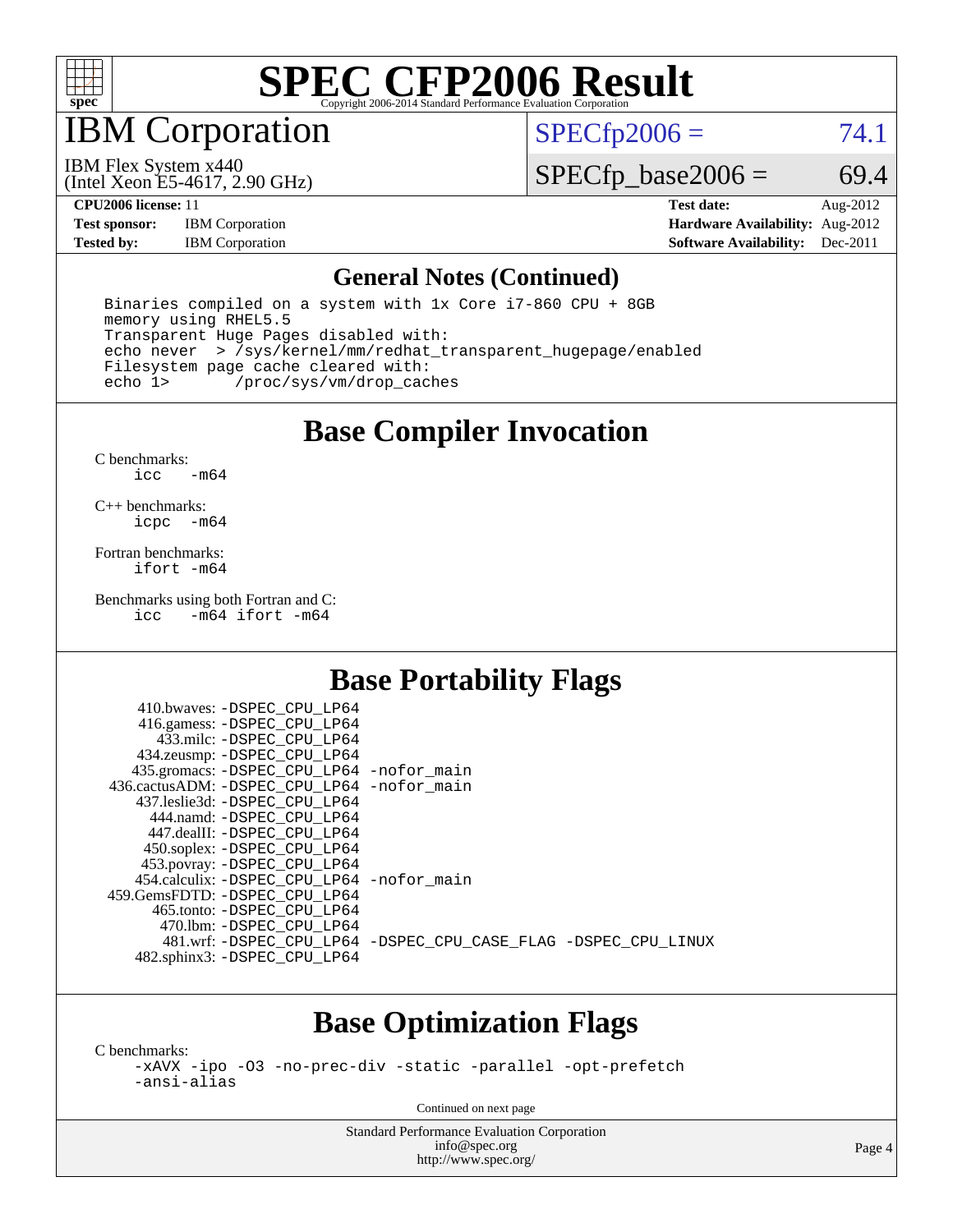

IBM Corporation

 $SPECfp2006 = 74.1$  $SPECfp2006 = 74.1$ 

(Intel Xeon E5-4617, 2.90 GHz) IBM Flex System x440

 $SPECTp\_base2006 = 69.4$ 

**[Test sponsor:](http://www.spec.org/auto/cpu2006/Docs/result-fields.html#Testsponsor)** IBM Corporation **[Hardware Availability:](http://www.spec.org/auto/cpu2006/Docs/result-fields.html#HardwareAvailability)** Aug-2012

**[CPU2006 license:](http://www.spec.org/auto/cpu2006/Docs/result-fields.html#CPU2006license)** 11 **[Test date:](http://www.spec.org/auto/cpu2006/Docs/result-fields.html#Testdate)** Aug-2012 **[Tested by:](http://www.spec.org/auto/cpu2006/Docs/result-fields.html#Testedby)** IBM Corporation **[Software Availability:](http://www.spec.org/auto/cpu2006/Docs/result-fields.html#SoftwareAvailability)** Dec-2011

## **[Base Optimization Flags \(Continued\)](http://www.spec.org/auto/cpu2006/Docs/result-fields.html#BaseOptimizationFlags)**

[C++ benchmarks:](http://www.spec.org/auto/cpu2006/Docs/result-fields.html#CXXbenchmarks) [-xAVX](http://www.spec.org/cpu2006/results/res2012q3/cpu2006-20120823-24324.flags.html#user_CXXbase_f-xAVX) [-ipo](http://www.spec.org/cpu2006/results/res2012q3/cpu2006-20120823-24324.flags.html#user_CXXbase_f-ipo) [-O3](http://www.spec.org/cpu2006/results/res2012q3/cpu2006-20120823-24324.flags.html#user_CXXbase_f-O3) [-no-prec-div](http://www.spec.org/cpu2006/results/res2012q3/cpu2006-20120823-24324.flags.html#user_CXXbase_f-no-prec-div) [-static](http://www.spec.org/cpu2006/results/res2012q3/cpu2006-20120823-24324.flags.html#user_CXXbase_f-static) [-opt-prefetch](http://www.spec.org/cpu2006/results/res2012q3/cpu2006-20120823-24324.flags.html#user_CXXbase_f-opt-prefetch) [-ansi-alias](http://www.spec.org/cpu2006/results/res2012q3/cpu2006-20120823-24324.flags.html#user_CXXbase_f-ansi-alias) [Fortran benchmarks](http://www.spec.org/auto/cpu2006/Docs/result-fields.html#Fortranbenchmarks): [-xAVX](http://www.spec.org/cpu2006/results/res2012q3/cpu2006-20120823-24324.flags.html#user_FCbase_f-xAVX) [-ipo](http://www.spec.org/cpu2006/results/res2012q3/cpu2006-20120823-24324.flags.html#user_FCbase_f-ipo) [-O3](http://www.spec.org/cpu2006/results/res2012q3/cpu2006-20120823-24324.flags.html#user_FCbase_f-O3) [-no-prec-div](http://www.spec.org/cpu2006/results/res2012q3/cpu2006-20120823-24324.flags.html#user_FCbase_f-no-prec-div) [-static](http://www.spec.org/cpu2006/results/res2012q3/cpu2006-20120823-24324.flags.html#user_FCbase_f-static) [-parallel](http://www.spec.org/cpu2006/results/res2012q3/cpu2006-20120823-24324.flags.html#user_FCbase_f-parallel) [-opt-prefetch](http://www.spec.org/cpu2006/results/res2012q3/cpu2006-20120823-24324.flags.html#user_FCbase_f-opt-prefetch) [Benchmarks using both Fortran and C](http://www.spec.org/auto/cpu2006/Docs/result-fields.html#BenchmarksusingbothFortranandC):

[-xAVX](http://www.spec.org/cpu2006/results/res2012q3/cpu2006-20120823-24324.flags.html#user_CC_FCbase_f-xAVX) [-ipo](http://www.spec.org/cpu2006/results/res2012q3/cpu2006-20120823-24324.flags.html#user_CC_FCbase_f-ipo) [-O3](http://www.spec.org/cpu2006/results/res2012q3/cpu2006-20120823-24324.flags.html#user_CC_FCbase_f-O3) [-no-prec-div](http://www.spec.org/cpu2006/results/res2012q3/cpu2006-20120823-24324.flags.html#user_CC_FCbase_f-no-prec-div) [-static](http://www.spec.org/cpu2006/results/res2012q3/cpu2006-20120823-24324.flags.html#user_CC_FCbase_f-static) [-parallel](http://www.spec.org/cpu2006/results/res2012q3/cpu2006-20120823-24324.flags.html#user_CC_FCbase_f-parallel) [-opt-prefetch](http://www.spec.org/cpu2006/results/res2012q3/cpu2006-20120823-24324.flags.html#user_CC_FCbase_f-opt-prefetch) [-ansi-alias](http://www.spec.org/cpu2006/results/res2012q3/cpu2006-20120823-24324.flags.html#user_CC_FCbase_f-ansi-alias)

#### **[Peak Compiler Invocation](http://www.spec.org/auto/cpu2006/Docs/result-fields.html#PeakCompilerInvocation)**

[C benchmarks](http://www.spec.org/auto/cpu2006/Docs/result-fields.html#Cbenchmarks):  $\frac{1}{2}$ cc  $-\text{m64}$ 

[C++ benchmarks:](http://www.spec.org/auto/cpu2006/Docs/result-fields.html#CXXbenchmarks) [icpc -m64](http://www.spec.org/cpu2006/results/res2012q3/cpu2006-20120823-24324.flags.html#user_CXXpeak_intel_icpc_64bit_bedb90c1146cab66620883ef4f41a67e)

[Fortran benchmarks](http://www.spec.org/auto/cpu2006/Docs/result-fields.html#Fortranbenchmarks): [ifort -m64](http://www.spec.org/cpu2006/results/res2012q3/cpu2006-20120823-24324.flags.html#user_FCpeak_intel_ifort_64bit_ee9d0fb25645d0210d97eb0527dcc06e)

[Benchmarks using both Fortran and C](http://www.spec.org/auto/cpu2006/Docs/result-fields.html#BenchmarksusingbothFortranandC): [icc -m64](http://www.spec.org/cpu2006/results/res2012q3/cpu2006-20120823-24324.flags.html#user_CC_FCpeak_intel_icc_64bit_0b7121f5ab7cfabee23d88897260401c) [ifort -m64](http://www.spec.org/cpu2006/results/res2012q3/cpu2006-20120823-24324.flags.html#user_CC_FCpeak_intel_ifort_64bit_ee9d0fb25645d0210d97eb0527dcc06e)

#### **[Peak Portability Flags](http://www.spec.org/auto/cpu2006/Docs/result-fields.html#PeakPortabilityFlags)**

Same as Base Portability Flags

## **[Peak Optimization Flags](http://www.spec.org/auto/cpu2006/Docs/result-fields.html#PeakOptimizationFlags)**

[C benchmarks](http://www.spec.org/auto/cpu2006/Docs/result-fields.html#Cbenchmarks):

 433.milc: [-xAVX](http://www.spec.org/cpu2006/results/res2012q3/cpu2006-20120823-24324.flags.html#user_peakPASS2_CFLAGSPASS2_LDFLAGS433_milc_f-xAVX)(pass 2) [-prof-gen](http://www.spec.org/cpu2006/results/res2012q3/cpu2006-20120823-24324.flags.html#user_peakPASS1_CFLAGSPASS1_LDFLAGS433_milc_prof_gen_e43856698f6ca7b7e442dfd80e94a8fc)(pass 1) [-ipo](http://www.spec.org/cpu2006/results/res2012q3/cpu2006-20120823-24324.flags.html#user_peakPASS2_CFLAGSPASS2_LDFLAGS433_milc_f-ipo)(pass 2) [-O3](http://www.spec.org/cpu2006/results/res2012q3/cpu2006-20120823-24324.flags.html#user_peakPASS2_CFLAGSPASS2_LDFLAGS433_milc_f-O3)(pass 2) [-no-prec-div](http://www.spec.org/cpu2006/results/res2012q3/cpu2006-20120823-24324.flags.html#user_peakPASS2_CFLAGSPASS2_LDFLAGS433_milc_f-no-prec-div)(pass 2) [-prof-use](http://www.spec.org/cpu2006/results/res2012q3/cpu2006-20120823-24324.flags.html#user_peakPASS2_CFLAGSPASS2_LDFLAGS433_milc_prof_use_bccf7792157ff70d64e32fe3e1250b55)(pass 2) [-static](http://www.spec.org/cpu2006/results/res2012q3/cpu2006-20120823-24324.flags.html#user_peakOPTIMIZE433_milc_f-static) [-auto-ilp32](http://www.spec.org/cpu2006/results/res2012q3/cpu2006-20120823-24324.flags.html#user_peakCOPTIMIZE433_milc_f-auto-ilp32) [-ansi-alias](http://www.spec.org/cpu2006/results/res2012q3/cpu2006-20120823-24324.flags.html#user_peakCOPTIMIZE433_milc_f-ansi-alias)

 $470.$ lbm: basepeak = yes

 482.sphinx3: [-xAVX](http://www.spec.org/cpu2006/results/res2012q3/cpu2006-20120823-24324.flags.html#user_peakOPTIMIZE482_sphinx3_f-xAVX) [-ipo](http://www.spec.org/cpu2006/results/res2012q3/cpu2006-20120823-24324.flags.html#user_peakOPTIMIZE482_sphinx3_f-ipo) [-O3](http://www.spec.org/cpu2006/results/res2012q3/cpu2006-20120823-24324.flags.html#user_peakOPTIMIZE482_sphinx3_f-O3) [-no-prec-div](http://www.spec.org/cpu2006/results/res2012q3/cpu2006-20120823-24324.flags.html#user_peakOPTIMIZE482_sphinx3_f-no-prec-div) [-unroll2](http://www.spec.org/cpu2006/results/res2012q3/cpu2006-20120823-24324.flags.html#user_peakCOPTIMIZE482_sphinx3_f-unroll_784dae83bebfb236979b41d2422d7ec2) [-ansi-alias](http://www.spec.org/cpu2006/results/res2012q3/cpu2006-20120823-24324.flags.html#user_peakCOPTIMIZE482_sphinx3_f-ansi-alias) [-parallel](http://www.spec.org/cpu2006/results/res2012q3/cpu2006-20120823-24324.flags.html#user_peakCOPTIMIZE482_sphinx3_f-parallel)

[C++ benchmarks:](http://www.spec.org/auto/cpu2006/Docs/result-fields.html#CXXbenchmarks)

Continued on next page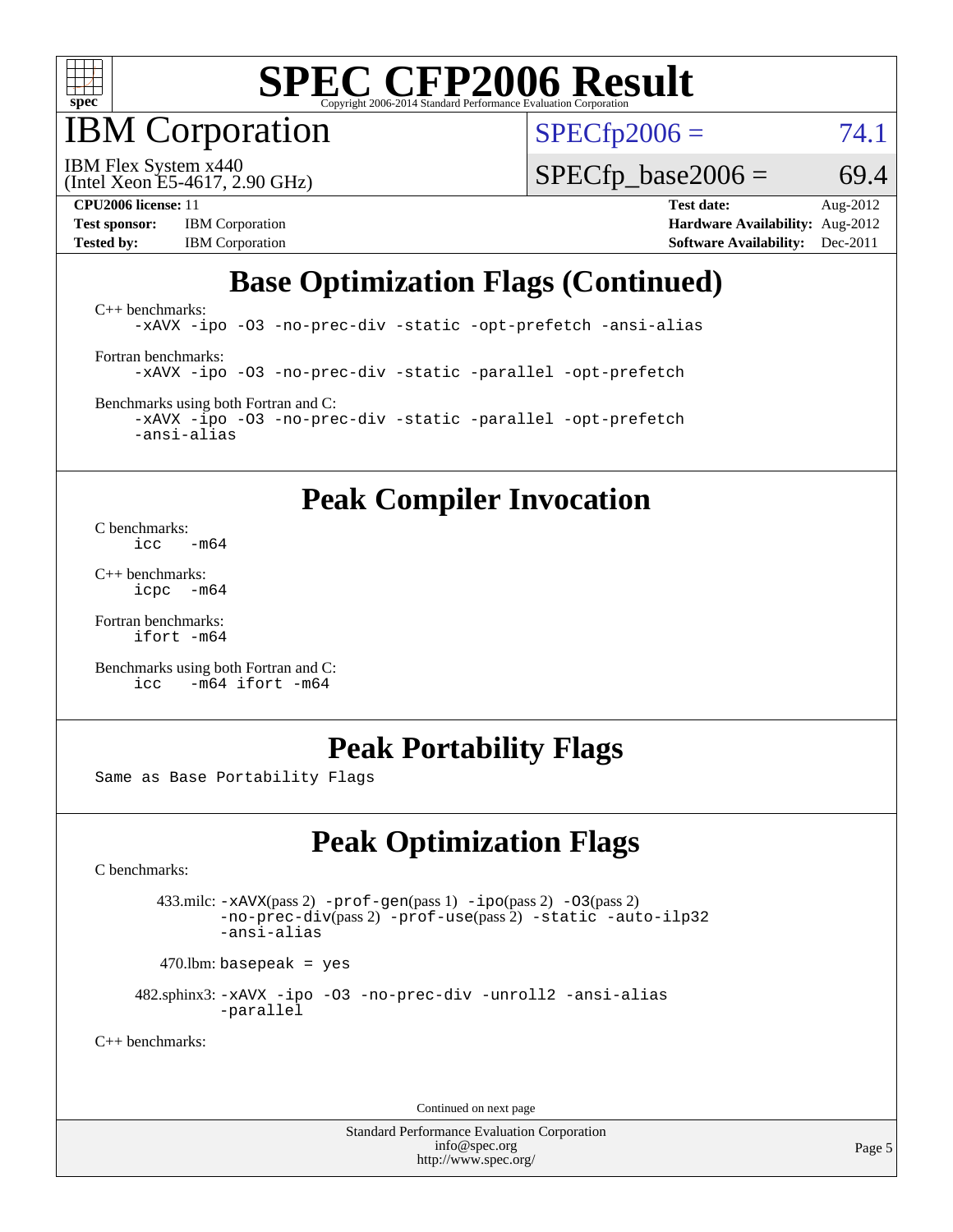

IBM Corporation

 $SPECfp2006 = 74.1$  $SPECfp2006 = 74.1$ 

(Intel Xeon E5-4617, 2.90 GHz) IBM Flex System x440

 $SPECTp\_base2006 = 69.4$ 

**[Tested by:](http://www.spec.org/auto/cpu2006/Docs/result-fields.html#Testedby)** IBM Corporation **[Software Availability:](http://www.spec.org/auto/cpu2006/Docs/result-fields.html#SoftwareAvailability)** Dec-2011

**[CPU2006 license:](http://www.spec.org/auto/cpu2006/Docs/result-fields.html#CPU2006license)** 11 **[Test date:](http://www.spec.org/auto/cpu2006/Docs/result-fields.html#Testdate)** Aug-2012 **[Test sponsor:](http://www.spec.org/auto/cpu2006/Docs/result-fields.html#Testsponsor)** IBM Corporation **[Hardware Availability:](http://www.spec.org/auto/cpu2006/Docs/result-fields.html#HardwareAvailability)** Aug-2012

## **[Peak Optimization Flags \(Continued\)](http://www.spec.org/auto/cpu2006/Docs/result-fields.html#PeakOptimizationFlags)**

|                                      | $444$ .namd: $-xAUX(pass 2)$ -prof-gen(pass 1) -ipo(pass 2) -03(pass 2)<br>$-no\text{-prec-div}(pass 2)$ -prof-use(pass 2) -fno-alias<br>-auto-ilp32                                                                              |
|--------------------------------------|-----------------------------------------------------------------------------------------------------------------------------------------------------------------------------------------------------------------------------------|
|                                      | $447$ .dealII: basepeak = yes                                                                                                                                                                                                     |
|                                      | $450$ .soplex: basepeak = yes                                                                                                                                                                                                     |
|                                      | 453. povray: $-xAVX(pass 2)$ -prof-gen(pass 1) -ipo(pass 2) -03(pass 2)<br>-no-prec-div(pass 2) -prof-use(pass 2) -unroll4 -ansi-alias                                                                                            |
| Fortran benchmarks:                  |                                                                                                                                                                                                                                   |
|                                      | 410.bwaves: -xAVX -ipo -03 -no-prec-div -opt-prefetch -parallel<br>-static                                                                                                                                                        |
|                                      | 416.gamess: $-xAVX(pass 2)$ -prof-gen(pass 1) -ipo(pass 2) -03(pass 2)<br>-no-prec-div(pass 2) -prof-use(pass 2) -unroll2<br>-inline-level=0 -scalar-rep- -static                                                                 |
|                                      | $434$ .zeusmp: basepeak = yes                                                                                                                                                                                                     |
|                                      | $437$ leslie $3d$ : basepeak = yes                                                                                                                                                                                                |
|                                      | $459.GemsFDTD: -xAVX(pass 2) -prof-gen(pass 1) -ipo(pass 2) -O3(pass 2)$<br>-no-prec-div(pass 2) -prof-use(pass 2) -unroll2<br>-inline-level=0 -opt-prefetch -parallel                                                            |
|                                      | $465$ .tonto: $-x$ AVX(pass 2) $-prof-gen(pass 1) -ipo(pass 2) -03(pass 2)$<br>-no-prec-div(pass 2) -prof-use(pass 2) -inline-calloc<br>-opt-malloc-options=3 -auto -unroll4                                                      |
| Benchmarks using both Fortran and C: |                                                                                                                                                                                                                                   |
|                                      | $435.\text{gromacs: basepeak}$ = yes                                                                                                                                                                                              |
|                                      | $436.cactusADM:basepeak = yes$                                                                                                                                                                                                    |
|                                      | 454.calculix: -xAVX -ipo -03 -no-prec-div -auto-ilp32 -ansi-alias                                                                                                                                                                 |
|                                      | $481.wrf$ : basepeak = yes                                                                                                                                                                                                        |
|                                      | The flags files that were used to format this result can be browsed at<br>http://www.spec.org/cpu2006/flags/Intel-ic12.1-official-linux64.20120425.html<br>http://www.spec.org/cpu2006/flags/IBM-Platform-Flags-V1.2-SNB-C.html   |
|                                      | You can also download the XML flags sources by saving the following links:<br>http://www.spec.org/cpu2006/flags/Intel-icl2.1-official-linux64.20120425.xml<br>http://www.spec.org/cpu2006/flags/IBM-Platform-Flags-V1.2-SNB-C.xml |